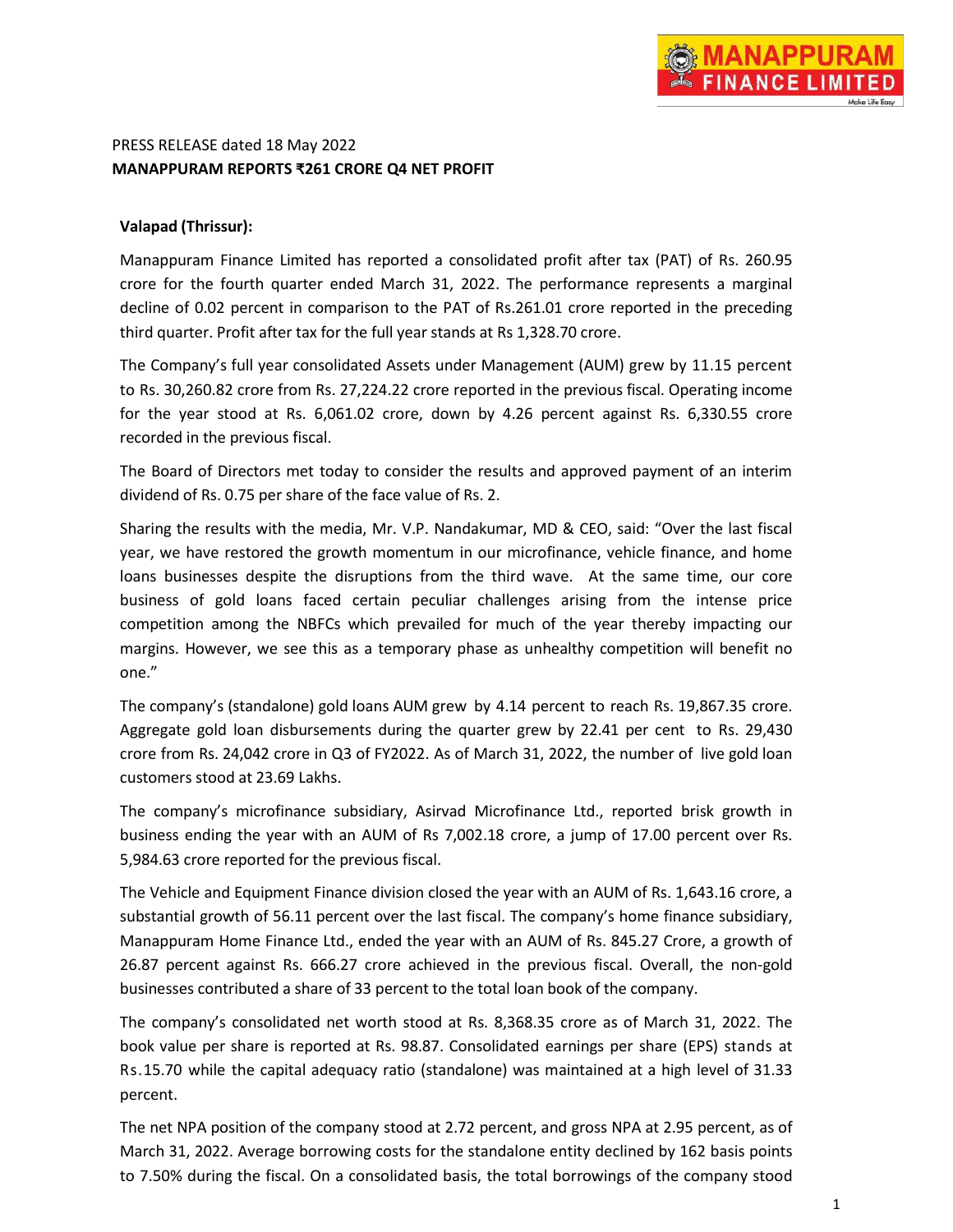at Rs. 24,118.48 crore while the total number of live customers stood at 50.92 lakh as of March 31, 2022.

#### **Results at a glance**

**Consolidated (Rs. in Crore)**

| <b>Particulars</b>                                   | FY 2021-22 | FY 2020-21 | YoY % Growth | Q4 FY 2022 | Q4 FY 2021 | YoY % Growth | Q3 FY 2022 | QoQ % Growth |
|------------------------------------------------------|------------|------------|--------------|------------|------------|--------------|------------|--------------|
| Income from operations                               | 6061.02    | 6330.55    | $-4.26%$     | 1481.35    | 1622.32    | $-8.69%$     | 1484.45    | $-0.21%$     |
| Profit before tax                                    | 1783.52    | 2316.03    | $-22.99%$    | 353.94     | 622.08     | $-43.10\%$   | 348.18     | 1.65%        |
| Profit after tax (Before OCI &<br>minority interest) | 1,328.70   | 1,724.95   | $-22.97%$    | 260.95     | 468.35     | -44.28%      | 261.01     | $-0.02%$     |
| AUM                                                  | 30,260.82  | 27,224.22  | 11.15%       | 30,260.82  | 27,224.22  | 11.15%       | 30,407.13  | $-0.48%$     |
| Net Worth                                            | 8,368.35   | 7,307.43   | 14.52%       | 8368.35    | 7307.43    | 14.52%       | 8160.37    | 2.55%        |
| Return on Assets (%)                                 | 4.1%       | 5.6%       |              | 3.1%       | 6.0%       |              | 3.1%       |              |
| Return on Equity (%)                                 | 16.9%      | 26.2%      |              | 12.6%      | 26.4%      |              | 12.9%      |              |
| No. of branches                                      | 5073       | 4637       | 9.40%        | 5,073      | 4637       | 9.40%        | 5021       | 1.04%        |
| Total no. of employees                               | 41396      | 30,522     | 35.63%       | 41396      | 30,522     | 35.63%       | 38,539     | 7.41%        |
| Book value per share                                 | 98.87      | 86.34      | 14.51%       | 98.87      | 86.34      | 14.51%       | 96.41      | 2.55%        |
| Total no. of customers (in mn.)                      | 5.1        | 5.1        | $-0.93%$     | 5.1        | 5.1        | $-0.93%$     | 5.2        | $-2.57%$     |
| Total borrowing                                      | 24,118.48  | 22,716.26  | 6.17%        | 24,118.48  | 22,716.26  | 6.17%        | 24,081.90  | 0.15%        |
| EPS                                                  | 15.7       | 20.4       | $-23.04%$    | 3.10       | 5.53       | $-43.95%$    | 3.08       | 0.59%        |

#### **Standalone (Rs. In crore)**

| <b>Particulars</b>                         | FY 2021-22 | FY 2020-21 | YoY % Growth | Q4 FY 2022 | Q4 FY 2021 | YoY % Growth | Q3 FY<br>2022 | <b>QoQ%</b><br>Growth |
|--------------------------------------------|------------|------------|--------------|------------|------------|--------------|---------------|-----------------------|
| Profit After Tax (Before OCI)              | 1304.54    | 1697.91    | $-23.17%$    | 265.27     | 457.95     | $-42.07%$    | 259.06        | 2.40%                 |
| <b>AUM</b>                                 | 22,413.36  | 20,573.32  | 8.94%        | 22,413.36  | 20,573.32  | 8.94%        | 22,500.33     | $-0.39%$              |
| Gold loan AUM                              | 19,867.35  | 19,077.05  | 4.14%        | 19,867.35  | 19,077.05  | 4.14%        | 20,270.74     | $-1.99%$              |
| Gold Holding (Tonnes)                      | 67.01      | 65.33      | 2.57%        | 67.01      | 65.33      | 2.57%        | 69.44         | $-3.50%$              |
| Total Live gold loan customers (in mn.)    | 2.4        | 2.6        | $-8.66%$     | 2.4        | 2.6        | $-8.66%$     | 2.5           | $-5.01%$              |
| Gold loans disbursed                       | 1,23,675   | 2,63,833   | $-53.12%$    | 29430      | 44630      | $-34.06%$    | 24042         | 22.41%                |
| Capital Adequacy Ratio (%)                 | 31.33%     | 29.02%     |              | 31.33%     | 29.02%     |              | 30.16%        |                       |
| Cost of Fund $(\% )$                       | 7.50%      | 9.12%      |              | 7.15%      | 8.77%      |              | 7.47%         |                       |
| Gross NPA (%)                              | 2.95%      | 1.92%      |              | 2.95%      | 1.92%      |              | 1.36%         |                       |
| Net NPA $(\% )$                            | 2.72%      | 1.53%      |              | 2.72%      | 1.53%      |              | 1.03%         |                       |
| Number of Branches                         | 3524       | 3524       | 0.00%        | 3524       | 3524       | 0.0%         | 3524          | 0.00%                 |
| Comm. Vehicle Loans Division AUM           | 1,643.16   | 1,052.56   | 56.11%       | 1,643.16   | 1,052.56   | 56.11%       | 1,509.67      | 8.84%                 |
| <b>Subsidiaries</b>                        |            |            |              |            |            |              |               |                       |
| Microfinance - AUM                         | 7002.18    | 5,984.63   | 17.00%       | 7002.18    | 5,984.63   | 17.00%       | 7,090.15      | $-1.24%$              |
| Microfinance - PAT (Before OCI)            | 13.43      | 16.88      | $-20.43%$    | $-7.12$    | 4.12       | $-272.73%$   | 0.62          | 1251.35%              |
| Microfinance - Number of customers (in mn) | 2.6        | 2.4        | 6.65%        | 2.6        | 2.4        | 6.65%        | 2.6           | $-0.54%$              |
| Home Loans - AUM                           | 845.27     | 666.27     | 26.87%       | 845.27     | 666.27     | 26.87%       | 816.65        | 3.50%                 |
| Home Loans – PAT (Before OCI)              | 7.21       | 10.29      | $-29.92%$    | 0.46       | 5.36       | $-91.49%$    | 1.82          | $-74.96%$             |